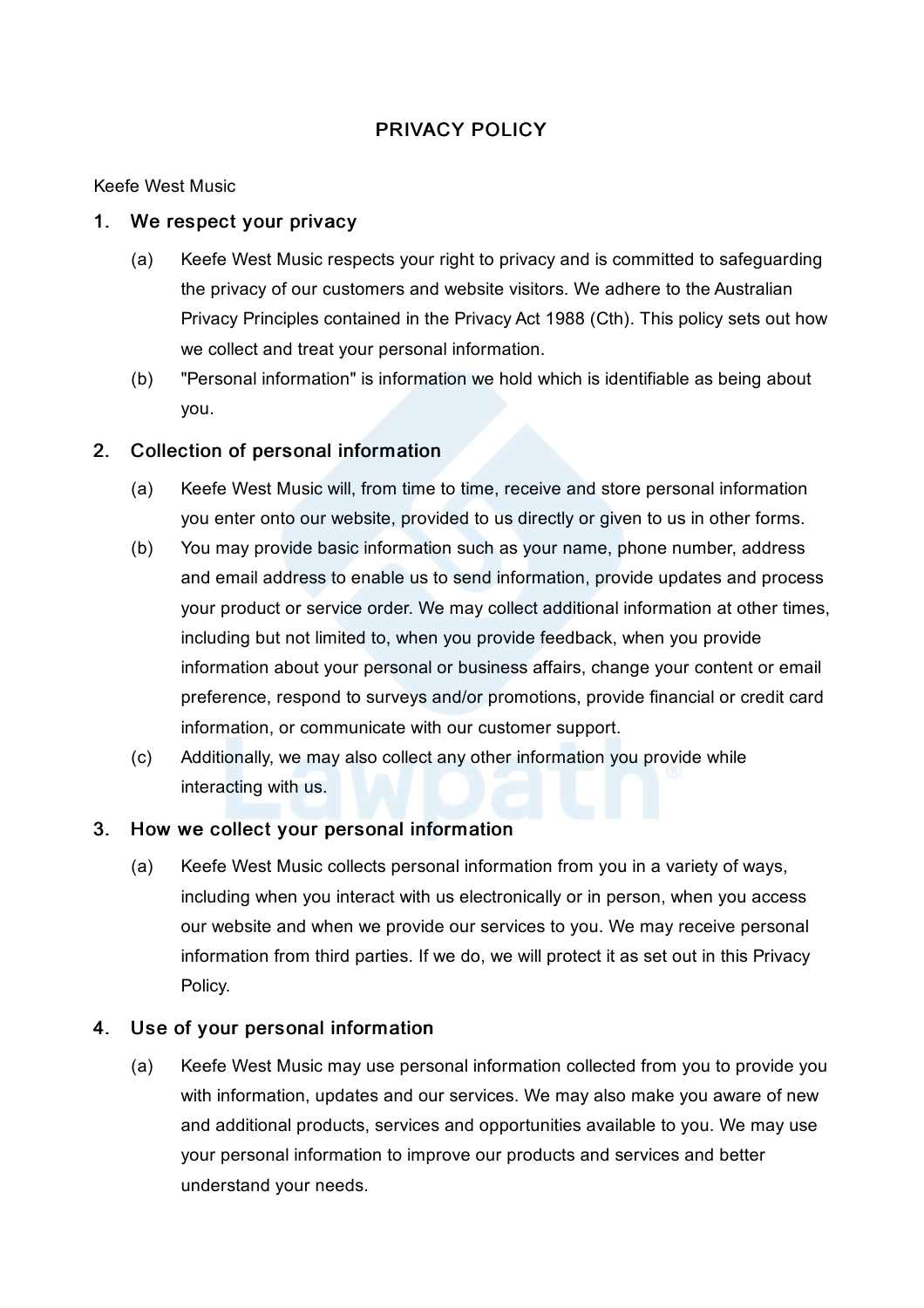(b) Keefe West Music may contact you by a variety of measures including, but not limited to telephone, email, sms or mail.

## 5. Disclosure of your personal information

- (a) We may disclose your personal information to any of our employees, officers, insurers, professional advisers, agents, suppliers or subcontractors insofar as reasonably necessary for the purposes set out in this Policy. Personal information is only supplied to a third party when it is required for the delivery of our services.
- (b) We may from time to time need to disclose personal information to comply with a legal requirement, such as a law, regulation, court order, subpoena, warrant, in the course of a legal proceeding or in response to a law enforcement agency request.
- (c) We may also use your personal information to protect the copyright, trademarks, legal rights, property or safety of Keefe West Music, www.keefewest.com, its customers or third parties.
- (d) Information that we collect may from time to time be stored, processed in or transferred between parties located in countries outside of Australia.
- (e) If there is a change of control in our business or a sale or transfer of business assets, we reserve the right to transfer to the extent permissible at law our user databases, together with any personal information and non-personal information contained in those databases. This information may be disclosed to a potential purchaser under an agreement to maintain confidentiality. We would seek to only disclose information in good faith and where required by any of the above circumstances.
- (f) By providing us with personal information, you consent to the terms of this Privacy Policy and the types of disclosure covered by this Policy. Where we disclose your personal information to third parties, we will request that the third party follow this Policy regarding handling your personal information.

## 6. Security of your personal information

- (a) Keefe West Music is committed to ensuring that the information you provide to us is secure. In order to prevent unauthorised access or disclosure, we have put in place suitable physical, electronic and managerial procedures to safeguard and secure information and protect it from misuse, interference, loss and unauthorised access, modification and disclosure.
- (b) The transmission and exchange of information is carried out at your own risk. We cannot guarantee the security of any information that you transmit to us, or receive from us. Although we take measures to safeguard against unauthorised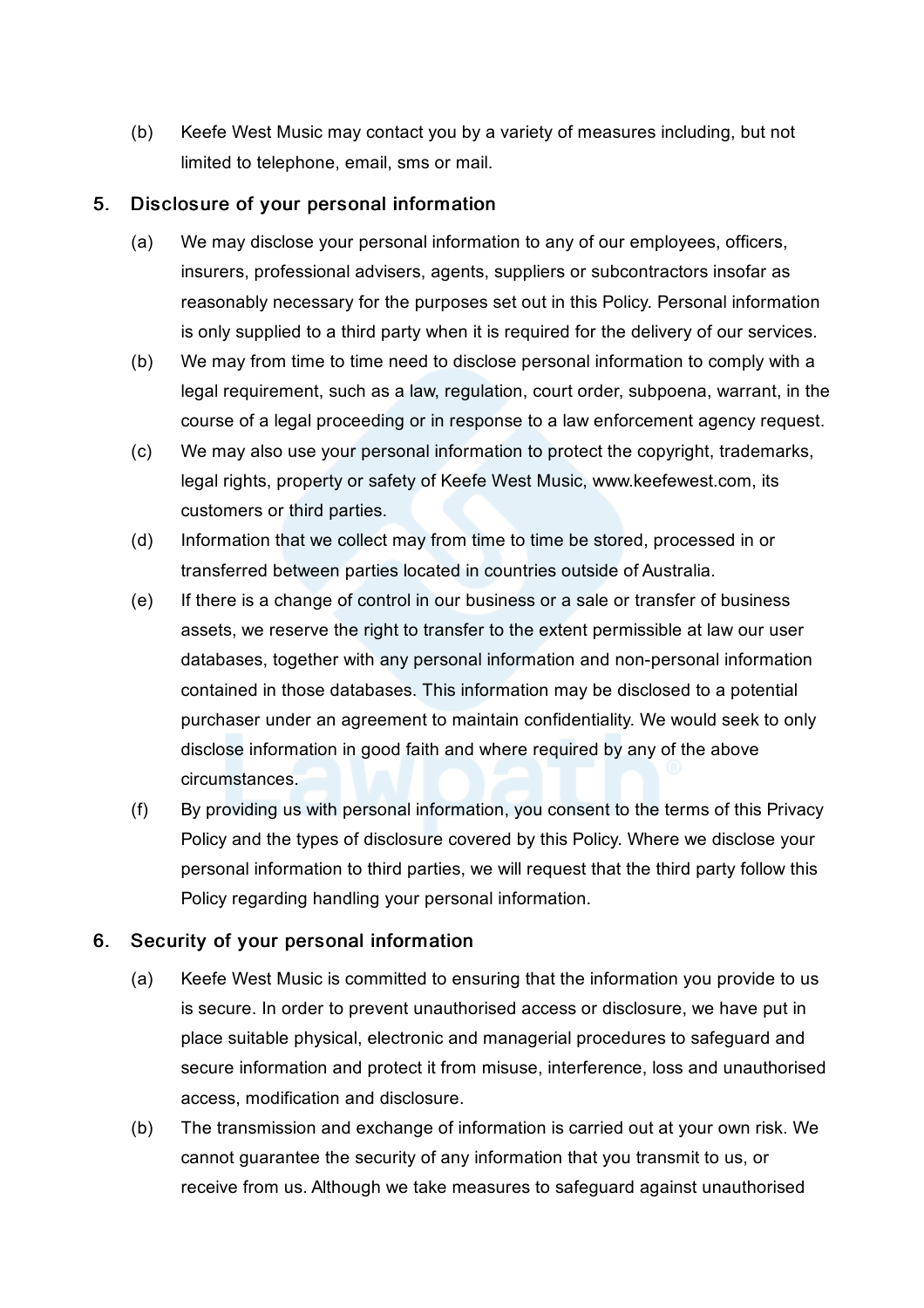disclosures of information, we cannot assure you that personal information that we collect will not be disclosed in a manner that is inconsistent with this Privacy Policy.

#### 7. Access to your personal information

- (a) You may request details of personal information that we hold about you in accordance with the provisions of the Privacy Act 1988 (Cth). A small administrative fee may be payable for the provision of information. If you would like a copy of the information, which we hold about you or believe that any information we hold on you is inaccurate, out of date, incomplete, irrelevant or misleading, please email us at keefe@keefewest.com.
- (b) We reserve the right to refuse to provide you with information that we hold about you, in certain circumstances set out in the Privacy Act.

## 8. Complaints about privacy

(a) If you have any complaints about our privacy practises, please feel free to send in details of your complaints to keefe@keefewest.com , , New South Wales, . We take complaints very seriously and will respond shortly after receiving written notice of your complaint.

## 9. Changes to Privacy Policy

(a) Please be aware that we may change this Privacy Policy in the future. We may modify this Policy at any time, in our sole discretion and all modifications will be effective immediately upon our posting of the modifications on our website or notice board. Please check back from time to time to review our Privacy Policy.

#### 10. Website

#### (a) When you visit our website

When you come to our website (www.keefewest.com) we may collect certain information such as browser type, operating system, website visited immediately before coming to our site, etc. This information is used in an aggregated manner to analyse how people use our site, such that we can improve our service.

#### (b) Cookies

We may from time to time use cookies on our website. Cookies are very small files which a website uses to identify you when you come back to the site and to store details about your use of the site. Cookies are not malicious programs that access or damage your computer. Most web browsers automatically accept cookies but